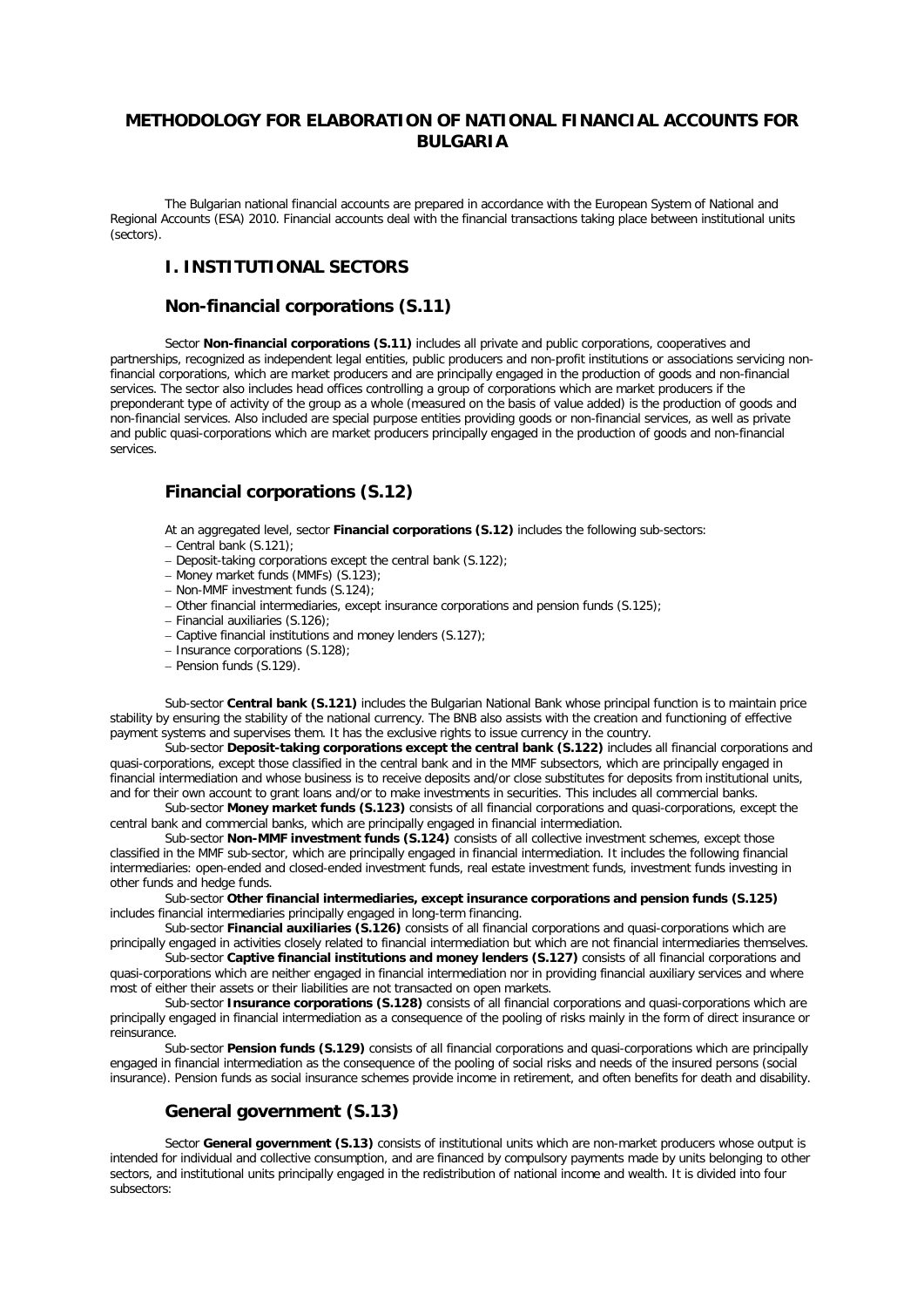- **Central government (S.1311)** includes all institutional units whose activities are financed by the central budget:
- **State government (S.1312)**;
- **Local government (S.1313)** includes all municipalities as units of public administration;
- **Social security funds (S.1314)** includes all institutional units which control social security schemes, organized and controlled by units of General government.

## **Households (S.14)**

The data on this sector's financial accounts is derived from counterpart information from other sectors.

## **Non-profit institutions serving households (S.15)**

Sector **Non-profit institutions serving households (S.15)** includes the following main types of non-profit organizations:

- trade unions, professional or learned societies;
- consumers' associations, political parties;
- churches or religious societies;
- social, cultural, recreational and sports clubs.

## **Rest of the world (S.2)**

Sector **Rest of the world (S.2)** consists of non-resident units insofar as they are engaged in transactions with resident institutional units, or have other economic links with resident units. The institutions of the EU and international organizations are included.

# **II. FINANCIAL INSTRUMENTS**

The financial accounts consider the following financial instruments (which can be both assets and liabilities for the institutional sub-sectors):

## **Monetary gold and special drawing rights (F.1)**

Sub-category **Monetary gold (F.11)** consists of all transactions in monetary gold that is gold held as a component of foreign reserves by monetary authorities. The gold is a financial asset only for the Central bank sub-sector.

Sub-category **Special drawing rights (SDRs) (F.12)** consists of all transactions in SDRs that is international reserve assets created by the International Monetary Fund and allocated to its members to supplement existing reserve assets.

### **Currency and deposits (F.2)**

Category **Currency and deposits (F.2)** consists of all transactions in currency and deposits that is currency in circulation and all types of deposits in national and in foreign currency. It is divided into three sub-categories of financial transactions:

- **Currency (F.21)** - consists of all transactions in currency that is notes and coins in circulation that are commonly used to make payments.

- **Transferable deposits (F.22) -** consists of all transactions in transferable deposits that is deposits (in national or in foreign currency) which are immediately convertible into currency or which are transferable by cheque, banker's or der, debit entry or the like, both without any kind of significant restriction or penalty.

- **Other deposits (F.29)** - consists of all transactions in other deposits that is deposits (in national or in foreign currency) other than transferable deposits. Other deposits cannot be used to make payments at any time and they are not convertible into currency or transferable deposits without any kind of significant restriction or penalty. These are time deposits, savings deposits, deposits resulting from a savings scheme or a contract and other.

# **Debt securities (F.3)**

**Debt securities (F.3)** are negotiable financial instruments serving as evidence of debt. This category consists of all transactions in securities, other than shares or financial derivatives. They are usually transferrable and tradable on secondary markets or can be offset on the market, and do not grant the holder any ownership rights in the institutional unit issuing them. The main category F.3 is divided into two sub-categories of financial transactions:

- **Short-term debt securities (F.31)** – securities which have an original maturity of a year or less;

- **Long-term debt securities (F.32)** – securities which have an original maturity more than one year or no maturity.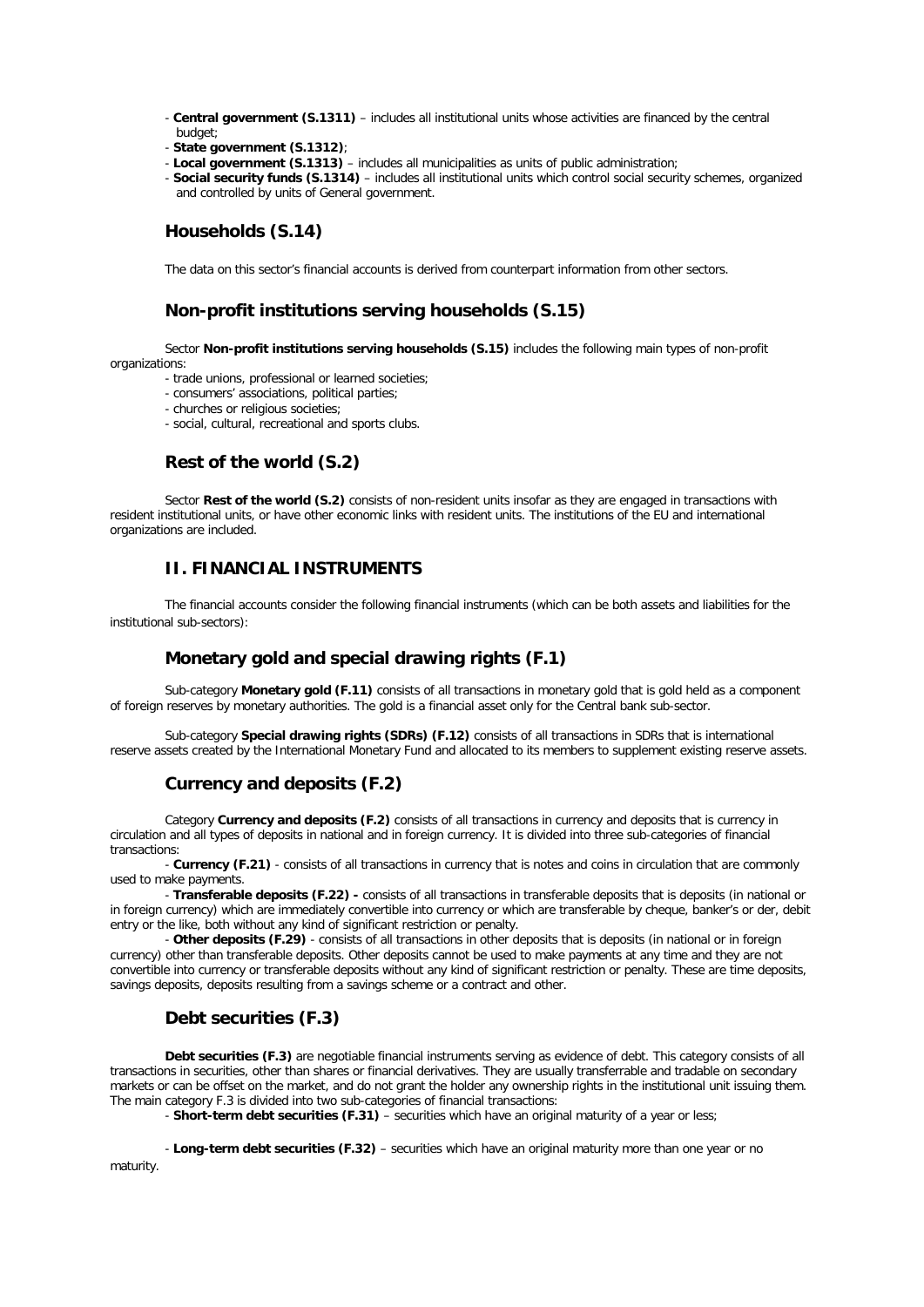#### **Loans (F.4)**

Category **Loans (F.4)** consists of all transactions in loans, that is financial assets created when creditors lend funds to debtors, either directly or through brokers, which are either evidenced by non-negotiable documents or not evidenced by documents. This category is divided into two sub-categories:

- **Short-term loans (F.41)** – loans with a short-term original maturity, including loans repayable on demand;

- **Long-term loans (F.42)** – loans with a long-term original maturity.

#### **Equity and investment fund shares or units (F.5)**

Category **Equity and investment fund shares or units (F.5)** consists of all transactions in shares and other equity that is financial assets, which represent property rights on corporations or quasi-corporations. These financial assets generally entitle the holders to a share in the profits of the corporations or quasi-corporations and to a share in their net assets in the event of liquidation.

This category is divided into two sub-categories of financial transactions:

- **Equity (F.51) -** all financial assets that are a claim on the residual value of a corporation, after all other claims have been met;

- **Investment fund shares or units (F.52)** - shares of an investment fund if the fund has a corporate structure. They are known as units if the fund is a trust.

#### **Insurance, pension and standardised guarantee schemes (F.6)**

Category **Insurance, pension and standardized guarantee schemes (F.6)** includes financial claims by insurance policy, pension and standardized guarantee holders against the respective providers of insurance, pension or guarantee services.

# **Financial derivatives and employee stock options (F.7)**

Category Financial derivatives and employee stock options **(F.7)** consists of financial assets, connected to a financial asset, non-financial asset or an indicator, through which financial risks can be traded in financial markets in their own right.

This category is divided into two sub-categories of financial transactions:

- **Financial derivatives (F.71)** – financial instruments linked to a specified financial instrument or indicator or commodity, through which specific financial risks can be traded in financial markets in their own right. This includes forwards, options, swaps, forward rate agreements, credit derivatives and credit default swaps.

- **Employee stock options (F.72)** – agreements made on a given date under which an employee has the right to purchase a given number of shares of the employer's stock at a stated price either at a stated time or within a period of time immediately following the vesting date.

#### **Other accounts receivable/payable (F.8)**

Category **Other accounts receivable/payable (F.8)** consists of all financial assets and liabilities created as counterparts to transactions where there is a timing difference between these transactions and the corresponding payments.

This category is divided into two sub-categories of financial transactions:

- **Trade credits and advances (F.81)** - financial claims arising from the direct extension of credit by the suppliers of goods and services to their customers, and advances for work that is in progress or is yet to be undertaken, in the form of prepayment by customers for goods and services not yet provided.

- **Other accounts receivable/payable, excluding trade credits and advances (F.89)** – financial claims arising from timing differences between distributive transactions or financial transactions on the secondary market and the corresponding payments.

### **III. Data sources**

The National Statistical Institute has elaborated financial accounts on the basis of data drawn from standardized questionnaires collected by National Statistical Institute as well as data from other institutions such as the Bulgarian National Bank, the Ministry of Finance, the Central Depository, etc.

#### **Standardized accounting questionnaires**

**Standardized accounting questionnaires** containing a wide range of information necessary for the compilation of the financial accounts for the following sectors: Non-financial corporations (S.11), Non-MMF investment funds (S.124), Other financial intermediaries, except insurance corporations and pension funds (S.125), Financial auxiliaries (S.126), Captive financial institutions and money lenders (S.127), Insurance corporations (S.128), Pension funds (S.129)and Non-profit institutions serving households (S.15). For the purposes of elaboration of Bulgarian financial accounts the following accounting